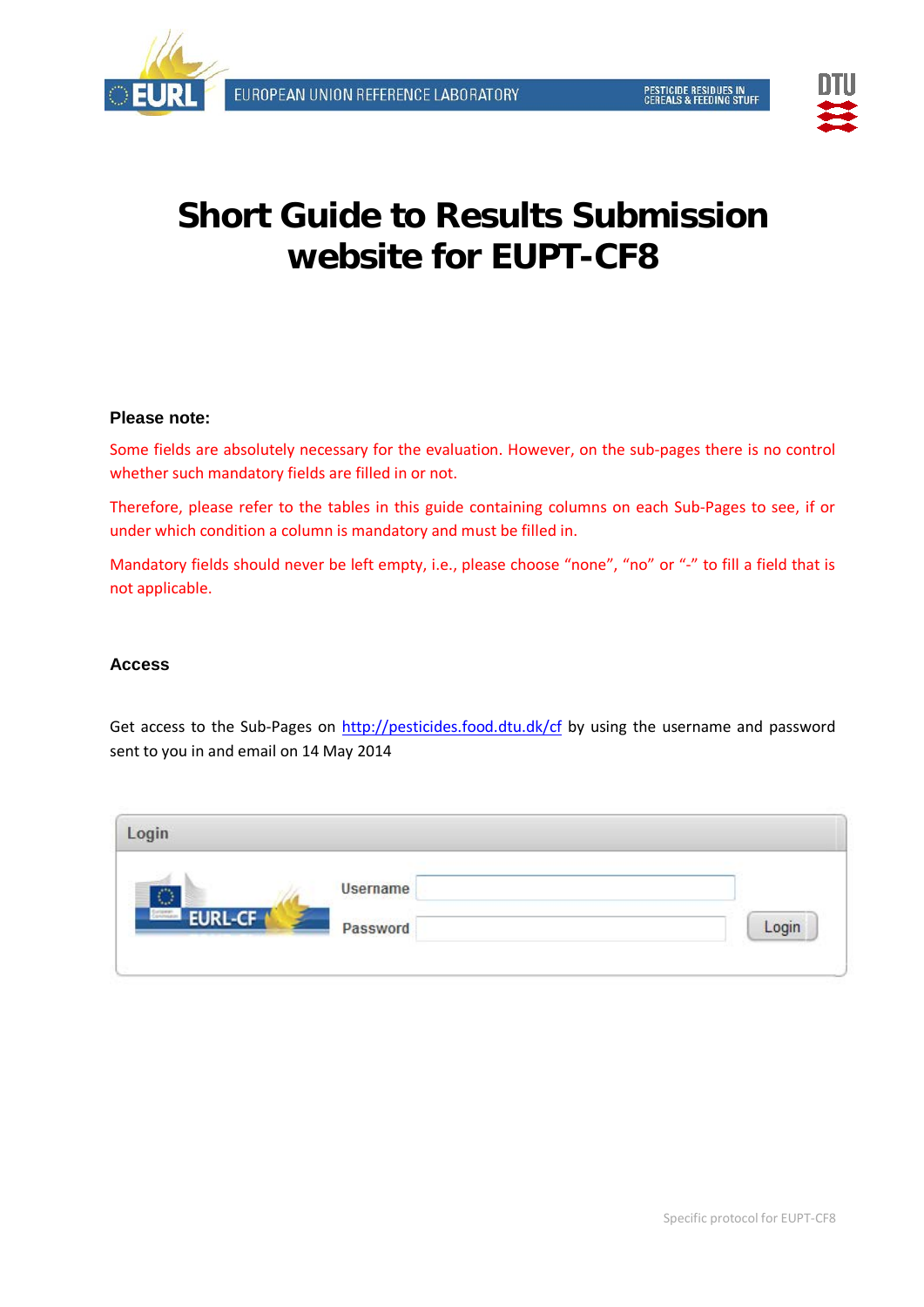

- Short descriptions of the content and function on Sub-Page 0 3
- Link to this short guide
- Access to Sub-Page 0: sample receipt, acceptance
- Access to Sub-Page 1: analytical scope in this EUPT
- Access to Sub-Page 2: results of pesticides (detected in Sample or Blank)
- Access to Sub-Page 3: methods of pesticides indicated "analysed for"on Sub-Page 1
- Access to Sub-Page 4: Method of pesticides not found in the test material (False negatives)
- Export your inputs in a csv-file
- Contact to the EURL-CF
- Logout (on each Sub-Page)

## Please enter the sub-pages in the order 1-2-3, The data saved on Sub-Page 1 will be used in Sub-Page 2 and 3.

Please save each Sub-Page separately before you leave each Sub-Pages.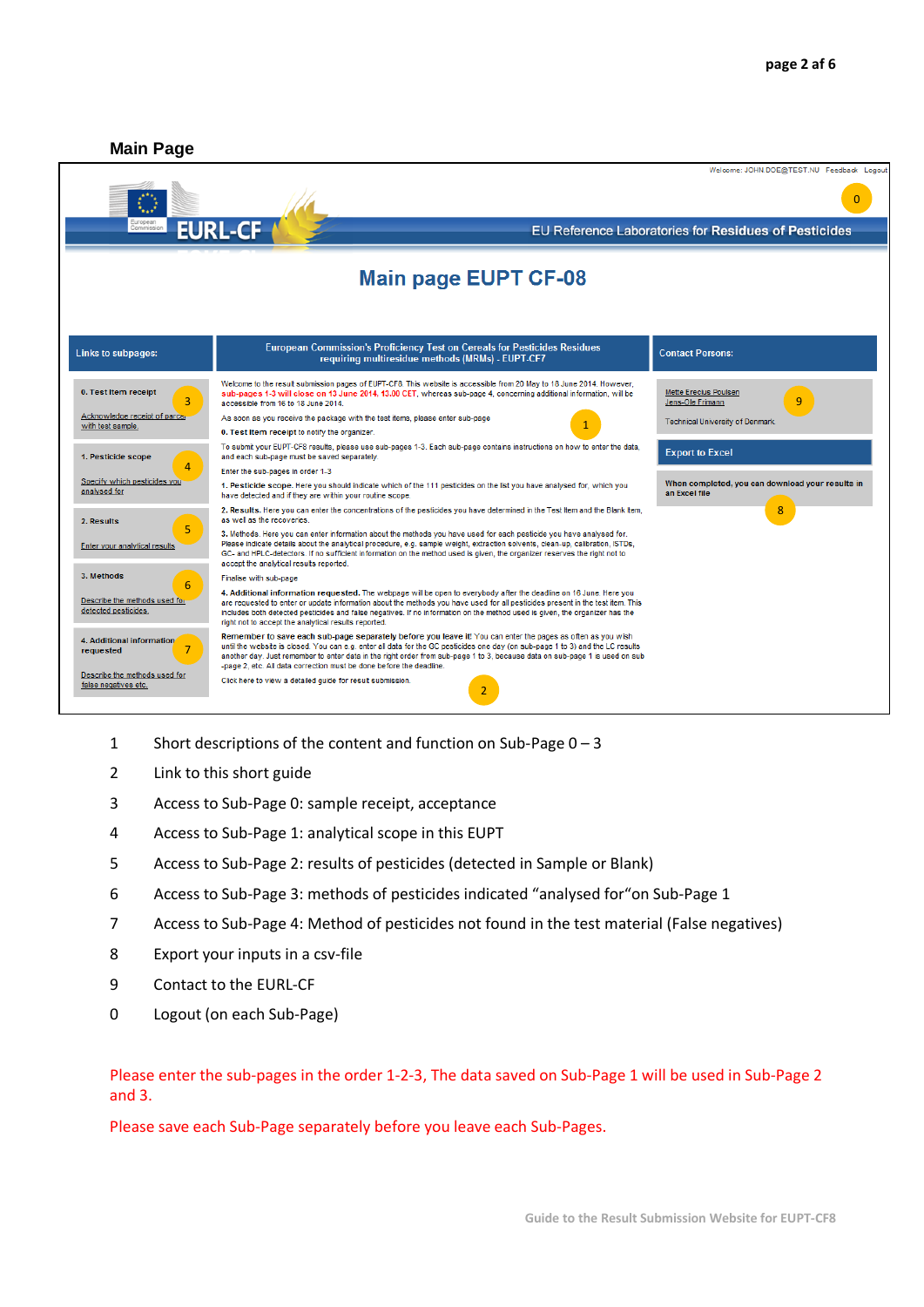# **Subpage 1 Scope**

|                                                         |                                                                                                                                                                                                                               |                                                        |          |                             |                            |                            |                 |                                                      | Welcome: JOHN DOE@TEST.NU Logout |
|---------------------------------------------------------|-------------------------------------------------------------------------------------------------------------------------------------------------------------------------------------------------------------------------------|--------------------------------------------------------|----------|-----------------------------|----------------------------|----------------------------|-----------------|------------------------------------------------------|----------------------------------|
| O<br>European                                           | <b>EURL-CF</b>                                                                                                                                                                                                                |                                                        |          |                             |                            |                            |                 | EU Reference Laboratories for Residues of Pesticides |                                  |
|                                                         |                                                                                                                                                                                                                               |                                                        |          |                             |                            |                            |                 |                                                      |                                  |
|                                                         |                                                                                                                                                                                                                               |                                                        |          | Pesticide scope, EUPT CF-08 |                            |                            |                 |                                                      |                                  |
|                                                         | Pease indicate which pesticides you analysed for in the test materials and which you detected.                                                                                                                                |                                                        |          |                             |                            |                            |                 |                                                      |                                  |
|                                                         | Please also indicate, which of the pesticides lated are within your routine scope and if your lab is accredited for this pesticide and the reporting limit of your laboratory. Please also indicate the reason, if a compound |                                                        |          |                             |                            |                            |                 |                                                      |                                  |
|                                                         | For all pesticides analysed for, please type the reporting level as a decimal number with point as decimal mark and no units, for instance 0.02 but not 0.02 mg/kg.                                                           |                                                        |          |                             |                            |                            |                 |                                                      |                                  |
|                                                         | NB: You can add or remove all tics by using the fields in the heading.                                                                                                                                                        |                                                        |          |                             |                            |                            |                 |                                                      |                                  |
|                                                         | 2                                                                                                                                                                                                                             |                                                        |          |                             |                            |                            |                 |                                                      |                                  |
| Lab node:<br>Contact name: John Doe<br>home<br>Pest No. | cancel<br>4<br>finve<br>6                                                                                                                                                                                                     | 3<br>Analysed for                                      | Detected | Detected in blank           | Wilhin Scope               | Accrediated                | Reporting Level | Reason Not Analysed                                  |                                  |
| $\mathbf{1}$                                            | Acepowle                                                                                                                                                                                                                      | 図                                                      | 置        | 固                           | 坚                          | 团                          |                 |                                                      |                                  |
| $\mathbf{z}$                                            | Azinphos-methyl                                                                                                                                                                                                               | 凶                                                      | 目        | 岜                           | 团                          | 团                          |                 |                                                      |                                  |
| $\mathbf{3}$                                            | Azoxystrobin                                                                                                                                                                                                                  | 团                                                      | m        | 置                           | $ \overline{\mathcal{G}} $ | 团                          |                 |                                                      |                                  |
|                                                         | <b>Bifenthrin</b>                                                                                                                                                                                                             | 図                                                      | B        | E)                          | 56                         | Ø.                         |                 |                                                      |                                  |
| 5                                                       | Bixafen                                                                                                                                                                                                                       | 図                                                      | 凹        | 目                           | 团                          | $\overline{\omega}$        |                 |                                                      |                                  |
|                                                         | Boscalid                                                                                                                                                                                                                      | $\overline{[0]}$                                       | 四        | 西                           | 図                          | 図                          |                 |                                                      |                                  |
|                                                         | Captan                                                                                                                                                                                                                        | $\vert \mathbf{v} \vert$                               | B        | 西                           | 窗                          | $\overline{\mathbb{R}}$    |                 |                                                      |                                  |
| s                                                       | Carbaryl                                                                                                                                                                                                                      | $\vert \Psi \rangle$                                   | 画        | 且                           | 図                          | $\overline{\mathcal{D}}_1$ |                 |                                                      |                                  |
|                                                         | Carbendazim                                                                                                                                                                                                                   | $\begin{bmatrix} \widetilde{\mathbf{w}} \end{bmatrix}$ | 西        | 西                           | 翅                          | 図                          |                 |                                                      |                                  |

- 1 Short descriptions of the content and function on Sub-Page 1
- 2 Your Lab-Code (=test number) for the EUPT-CF8 and main contact person
- 3 Full-fill/delete all function for the selected column
- 4 "Save Change": save your data
- 5 "Home": back to home page with the question: Have you saved your data?
- 6 "Cancel": direct back to home. Use only this if all your data is saved.

#### The page includes the following columns:

**Analysed for**: Mark the pesticides you have analysed for. You can use the Full-fill/delete all function

**Detected**: Mark the pesticides you have detected in the Test Item.

**Detected in blank**: Mark if you have found residues in the Test Item Blank.

**Within Scope**: Mark if the pesticides analysed for is within the scope of your laboratory You can use the Full-fill/delete all function

**Accredited**: Mark if you laboratory is accredited for this pesticides. You can use the Full-fill/delete all function

**Reporting Level**: Fill in the reporting level you have for the pesticide.

**Reason Not Analysed**: Use the drop down menu to describe the reason why you haven't analysed a pesticides within your routine scope.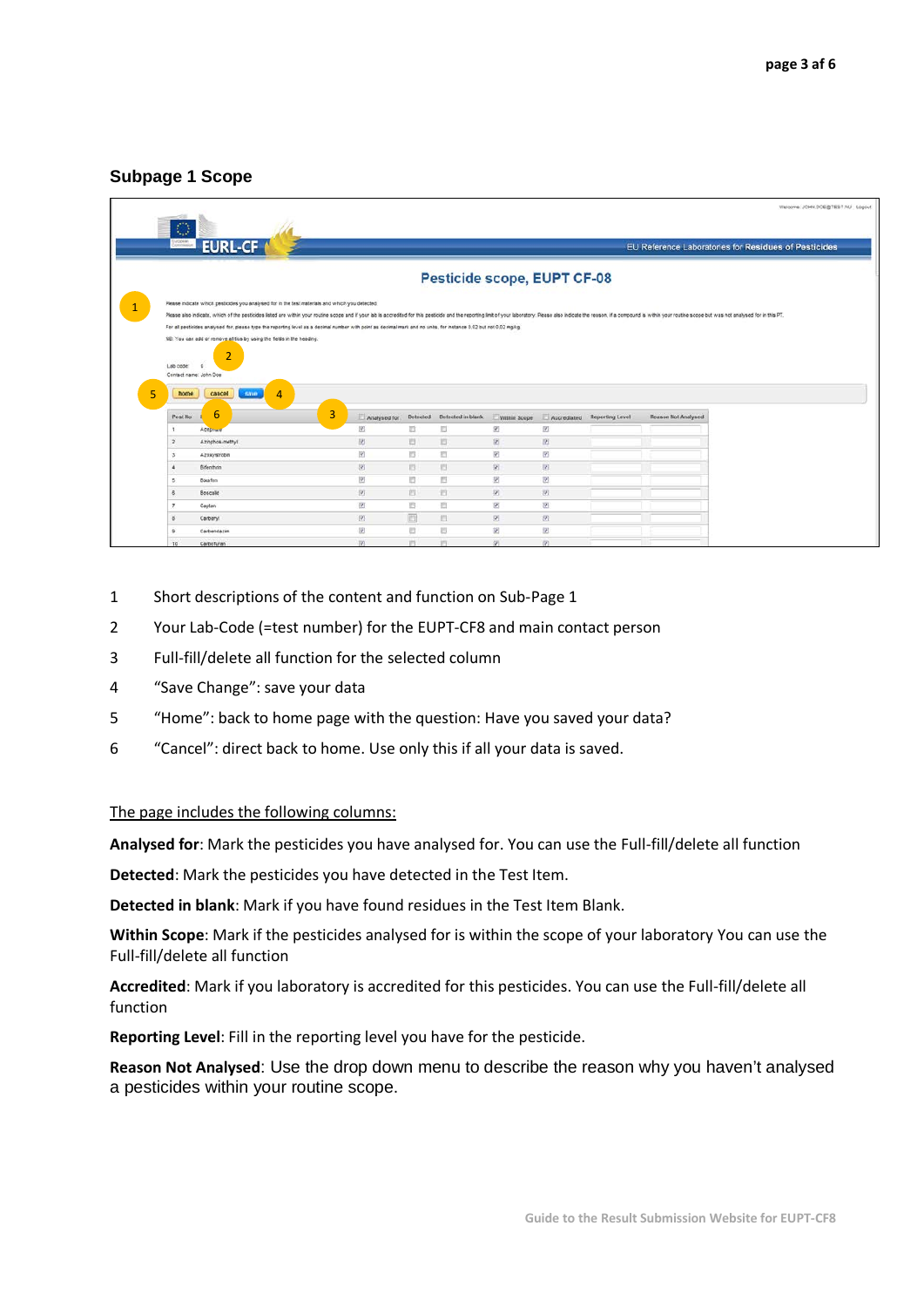## **Subpage 2 Results**

| Europeen                                    | <b>EURL-CF</b>           |                                |                                                                                                                                                                                                                                |                                       | EU Reference Laboratories for Residues of Pesticides |                                                      |          |                                   |  |
|---------------------------------------------|--------------------------|--------------------------------|--------------------------------------------------------------------------------------------------------------------------------------------------------------------------------------------------------------------------------|---------------------------------------|------------------------------------------------------|------------------------------------------------------|----------|-----------------------------------|--|
|                                             |                          |                                |                                                                                                                                                                                                                                | <b>Results, EUPT CF-08</b>            |                                                      |                                                      |          |                                   |  |
|                                             |                          |                                | Please enter the concentrations determined in the Test Items (materials) as you would routinely report them (i.e. report the recovery-corrected result, if this reflects your normal procedure).                               |                                       |                                                      |                                                      |          |                                   |  |
|                                             |                          |                                | Please also indicate if and how the results were corrected for recovery as well as the recoveries obtained in percent. Please enter only numbers with decimal points as decimal mark, not units, for instance 0.251 but not 0. |                                       |                                                      |                                                      |          |                                   |  |
|                                             |                          |                                | f the results are a 0.010 mg/kg, the results must be reported with three significant figures, e.g. 0.0123, 0.123, 1.23. If the result is < 0.010, use only two significant figures e.g. 0.0092 mg/kg.                          |                                       |                                                      |                                                      |          |                                   |  |
|                                             |                          |                                |                                                                                                                                                                                                                                |                                       |                                                      |                                                      |          |                                   |  |
|                                             |                          |                                |                                                                                                                                                                                                                                |                                       |                                                      |                                                      |          |                                   |  |
|                                             |                          |                                |                                                                                                                                                                                                                                |                                       |                                                      |                                                      |          |                                   |  |
|                                             |                          |                                |                                                                                                                                                                                                                                |                                       |                                                      |                                                      |          |                                   |  |
| $\circ$                                     |                          |                                |                                                                                                                                                                                                                                |                                       |                                                      |                                                      |          |                                   |  |
|                                             |                          |                                |                                                                                                                                                                                                                                |                                       |                                                      |                                                      |          |                                   |  |
| cancel                                      | save                     |                                |                                                                                                                                                                                                                                |                                       |                                                      |                                                      |          |                                   |  |
| Lab code:<br>Contact name: John Doe<br>home |                          |                                |                                                                                                                                                                                                                                |                                       |                                                      |                                                      |          |                                   |  |
| Pesticide                                   | Concentration<br>(ma/ka) | Concentration Blank<br>(mg/kg) | Recovery corrected?                                                                                                                                                                                                            | Recovery %<br><b>Recovery Details</b> | Recovery figure obtained from                        | Recovery<br>Individuals                              | Comments | <b>Experience This</b><br>Analyse |  |
| Acephate                                    |                          |                                | $\overline{\phantom{a}}$                                                                                                                                                                                                       |                                       | $\left  \frac{1}{2} \right $                         | $\overline{\phantom{a}}$                             |          |                                   |  |
| Carbofuran, 3-                              |                          |                                |                                                                                                                                                                                                                                |                                       |                                                      |                                                      |          |                                   |  |
| trydraxy                                    |                          | ____                           | $\overline{\phantom{a}}$                                                                                                                                                                                                       |                                       | $\vert x \vert$                                      | $\vert x \vert$                                      |          |                                   |  |
| Pest<br>No<br>Carboxin                      |                          |                                | $\blacksquare$<br>$\overline{\phantom{a}}$                                                                                                                                                                                     |                                       | ы<br>$\overline{\phantom{a}}$                        | $\overline{\phantom{a}}$<br>$\overline{\phantom{a}}$ |          |                                   |  |

# **This page will only show the pesticides you have reported as detected in the Test Item or the Blank Test Item on subpage 1.**

#### The page includes the following columns:

**Concentration (mg/kg)**: Report the concentration found in the test item

**Concentration Blank (mg/kg)**: If you have found residues in the Blank Test Item, you can fill in the concentration here.

**Recovery corrected?**: Use the drop down menu to report if you result is corrected for recovery

**Recovery**: Here you can fill out the recovery figures you have obtained, e.g. 93%

**Recovery details**: Here you can fill details about the recovery experiment (e.g. spiking level, compound used for spiking)

**Recovery figure obtained from**: Use the drop down menu

**Recovery Individuals**: Use the drop down menu

**Comments**: Fill in additional comments if needed.

**Experience**: Use the drop down menu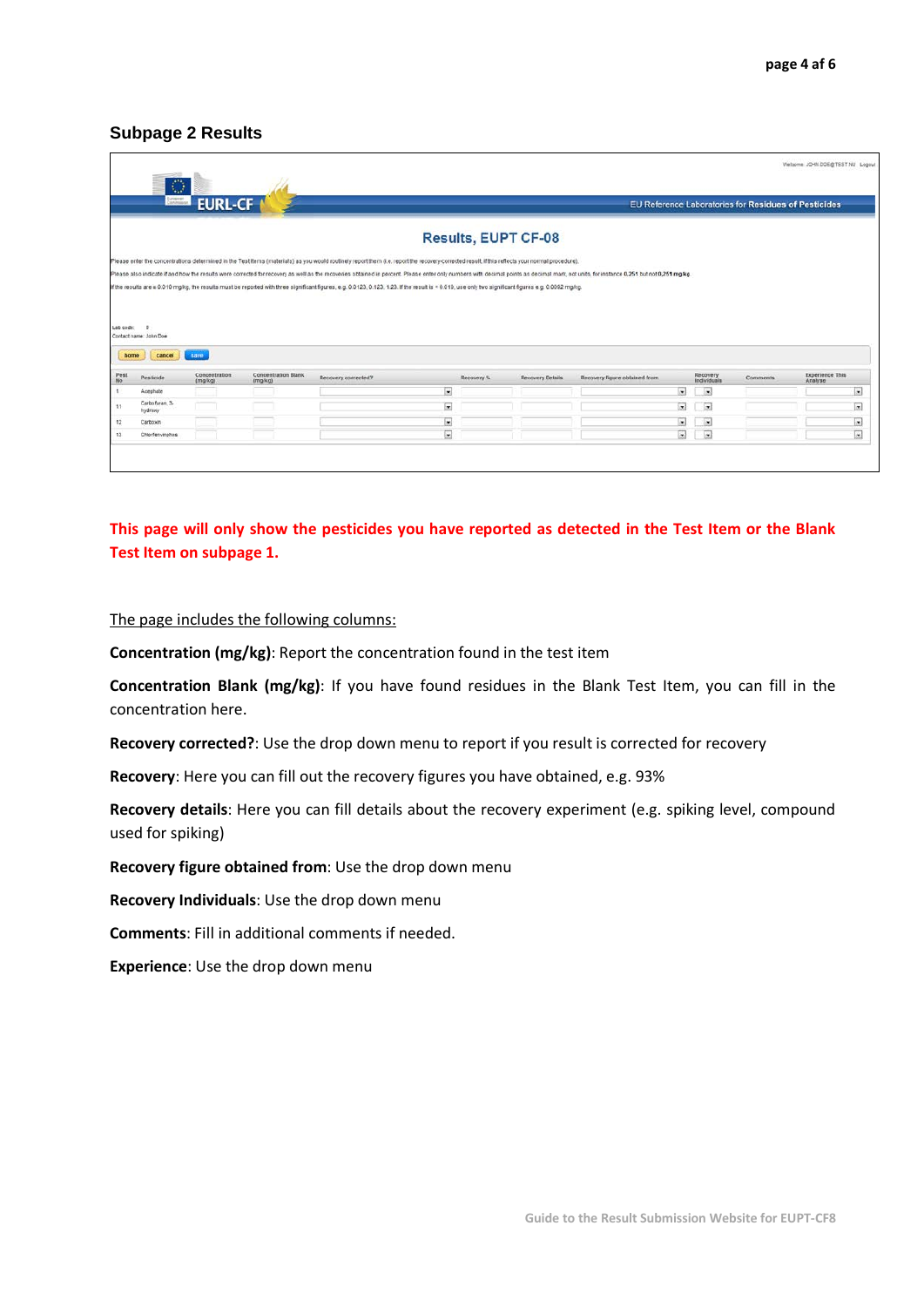# **Subpage 3 Methods**

|                                 |                                     | $\langle \rangle$<br>Europian<br>Communist | <b>EURL-CF</b>    |                 |                |               |                         | EU Reference Laboratories for Residues of Pesticides | Welcome: JOHN DOE@TEST.NU Logout |                       |
|---------------------------------|-------------------------------------|--------------------------------------------|-------------------|-----------------|----------------|---------------|-------------------------|------------------------------------------------------|----------------------------------|-----------------------|
|                                 | $\circ$                             |                                            |                   |                 |                |               |                         |                                                      |                                  |                       |
| Lab code:<br>home<br>Pest<br>No | Contact name: John Doe<br>Penticide | cancel <b>Cancel</b><br>Method As          | <b>Ref Method</b> |                 | Method Details | Sample Weight | Est Solventt            | Est Solvent2                                         | Est Solvent3                     | Ext Solvent           |
|                                 | Acephate                            |                                            |                   | $\overline{a}$  |                |               | $\vert$                 | $\overline{\mathbf{x}}$                              |                                  | $\vert$               |
| 11                              | Carbofuran, 3-<br>hydroxy           |                                            |                   | $\vert x \vert$ |                |               | $\overline{\mathbf{z}}$ | $\overline{\mathbf{x}}$                              |                                  | $\overline{r}$        |
| 12                              | Carboxin                            |                                            |                   | im.             |                |               | $\vert \cdot \vert$     | $\vert \bullet \vert$                                |                                  | $\vert \bullet \vert$ |

# **This page will only show the pesticides if you have reported them detected in the Test Item or the Blank Test Item.**

#### The page includes the following columns:

**Method As**: This field can be used to copy the method information from one pesticide to another. However, you need to fill out the method for at least one pesticide before it can be used. Fill in the Pest. No for the pesticide you want to copy from. Then save changes and the method is copied to the current pesticide. After the method is copied you will still be able to change e.g. the detector or calibration.

**Reference Method**: Choose from the drop down menu. But be aware that choosing a reference method will not mean that you can skip filling in all other method information.

**Method Details**: Fill in information if you have chosen 'Other' under Reference Method.

**Sample Weight**: Fill in the amout of sample used for the analysis

**Ext Solvent1**: Chose solvent(s) used for Extraction or Partitioning step(s) from the drop down menu.

**Ext Solvent2**: Chose solvent(s) used for Extraction or Partitioning step(s) from the drop down menu.

**Ext Solvent3**: Chose solvent(s) used for Extraction or Partitioning step(s) from the drop down menu.

**Ext Solvent Details**: Enter details on the solvents used in extraction or partitioning steps, if you have chosen 'Other' under Ext Solvent

**Extraction Time (min)**: Fill in the duration of the main extraction step in min.

**Water Addition**: Report if you add water to the sample before extraction or if you extract with a mixture of water and solvent, e.g. acetonitrile and water. Use the drop down menu to choose Yes or No.

**Water Addition Details**: Possibility to fill in additional information

**Soaking Time (minutes)**: Report how many minutes the sample was soaked in water before extraction.

**Clean Up**: Chose Clean up technique employed from the drop down menu

**Clean Up2**: Chose Additional Clean up technique employed from the drop down menu